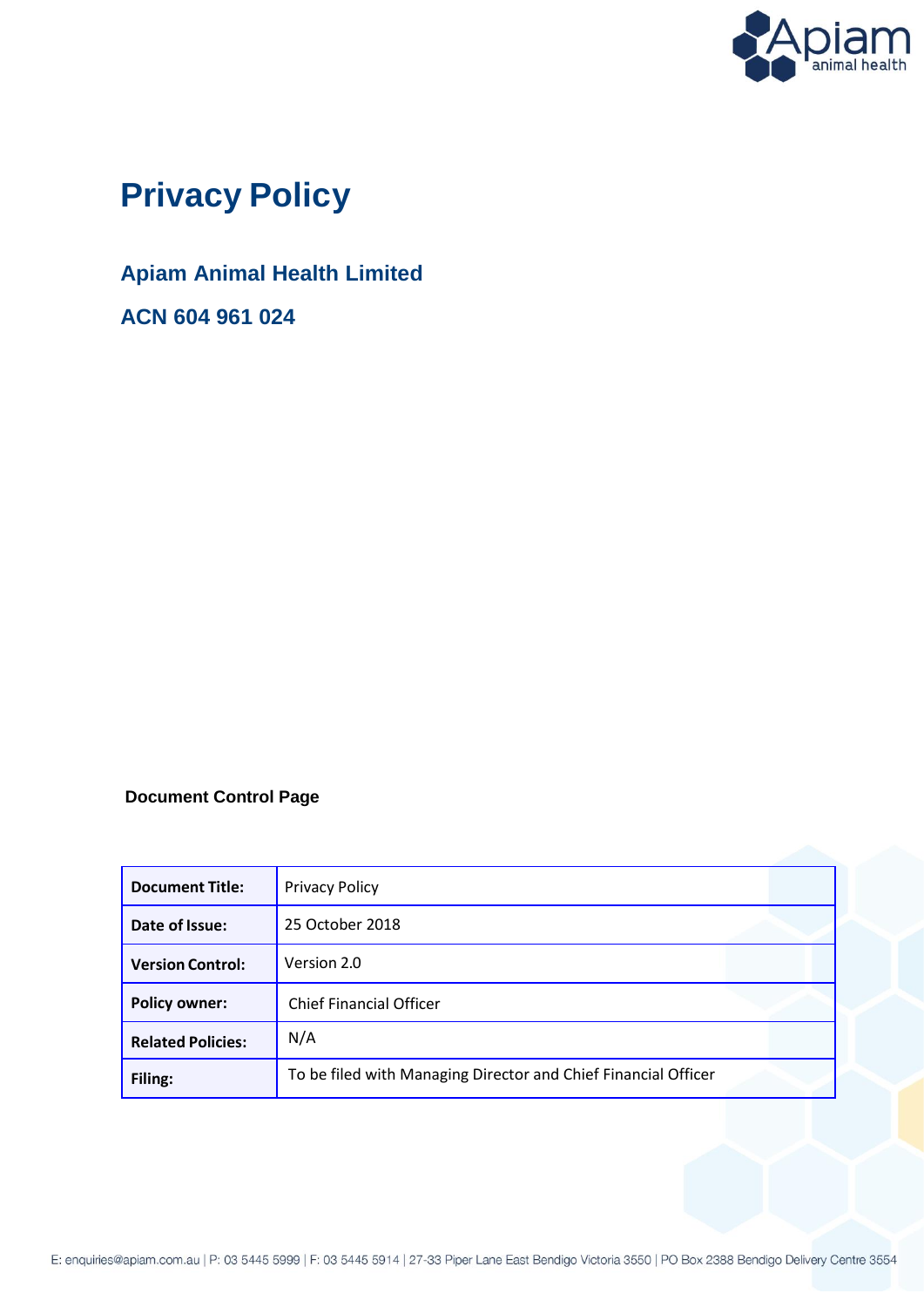#### **INTRODUCTION**

Apiam Animal Health Limited and each of its subsidiaries ('**Apiam**', '**our**', '**we**' or '**us**') take your privacy and security very seriously. We respect your rights to privacy under the Privacy Act 1988 (Cth) ("Act") and we comply with all of the Act's requirements in respect of the collection, management and disclosure of your personal information.

This policy relates only to the personal information management practices of Apiam.

Personal information means information which identifies you as an individual, or from which your identity can reasonably be ascertained.

This Policy describes how we collect, store, use and disclose personal information and also explains your rights to access and correct that information or make a complaint about our handling of our personal information (regardless of the form of the information and whether the information is true or not).

This policy does not relate to personal information held about current or former employees of Apiam.

#### **WHAT TYPE OF PERSONAL INFORMATION DO WE COLLECT?**

We only collect personal information if it is necessary for one of our functions or activities. The type of personal information we collect will depend on the reason for collection. Generally, the types of personal information we collect will include name, contact details and records of communication with us.

In addition, we collect information relating to:

| Veterinary clients<br>and/or retail<br>customers | information about your pet or animal ownership details; insurance details (if<br>$\bullet$<br>applicable) for the treatment of your pet or animal;<br>details of the products and services you have purchased from us or which you<br>۰<br>have enquired about, together with any additional information necessary to<br>deliver those products and services and to respond to your enquiries;<br>marketing preferences, including the type of marketing materials you wish to<br>$\bullet$<br>receive and the method of delivery (email, SMS, direct mail, or other);<br>responses to customer satisfaction, service development, quality control and<br>research surveys and similar activities; |
|--------------------------------------------------|----------------------------------------------------------------------------------------------------------------------------------------------------------------------------------------------------------------------------------------------------------------------------------------------------------------------------------------------------------------------------------------------------------------------------------------------------------------------------------------------------------------------------------------------------------------------------------------------------------------------------------------------------------------------------------------------------|
|                                                  | any additional information relating to you that you provide to us directly<br>through our websites or indirectly through use of our websites or online<br>presence, through our representatives or otherwise; and<br>information you provide to us through our customer surveys or visits by our<br>representatives from time to time.                                                                                                                                                                                                                                                                                                                                                             |
|                                                  | We may also be required to collect your personal information under State and<br>Territory veterinary surgeons' legislation.                                                                                                                                                                                                                                                                                                                                                                                                                                                                                                                                                                        |
| Job applicants                                   | employment and academic histories and the names of referees. We will<br>collect this information directly from organisations that provide recruitment<br>related services to us, and from third parties who provide job applications with<br>professional or personal references.                                                                                                                                                                                                                                                                                                                                                                                                                  |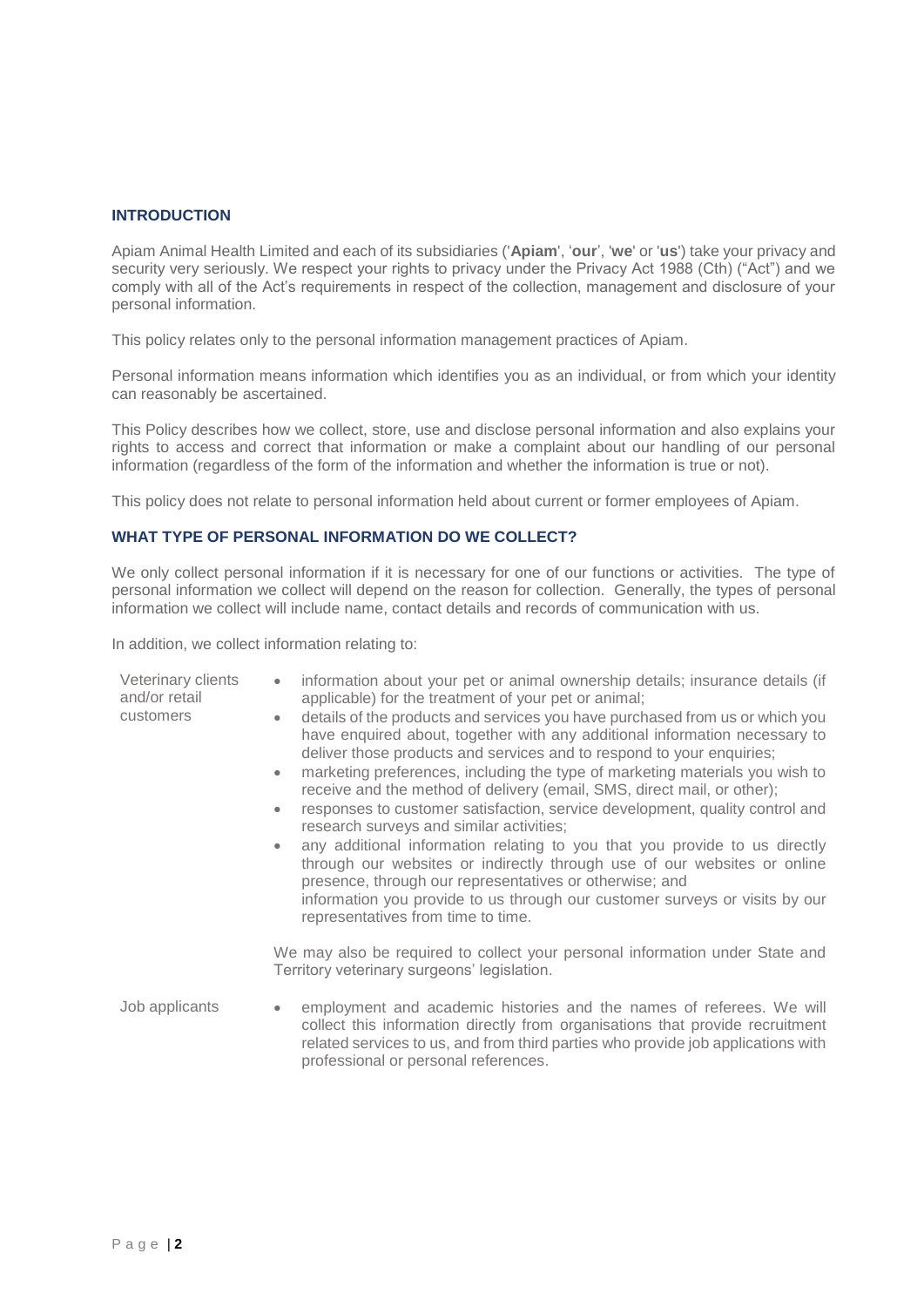We will also collect information, including names and contact details, about:

- people involved in or through organisation that we support;
- our suppliers (this information is collected for business-related purposes but contains some limited personal information such as contact details of the people that we liaise with);
- people who correspond with us, including through our website, in which case we may keep a copy of that correspondence and relevant contact details; and
- people who request information updates about us through our mailing list.

#### **WEBSITE ANALYTICS**

To improve your experience on our website, we may use 'cookies'. Cookies are an industry-standard and most major websites use them. A cookie is a small text file that our site may place on our computer as a tool to remember your preferences. You may refuse the use of cookies by selecting the appropriate settings on your browser, however please note that if you do this you may not be able to use the full functionality of the website.

Our website may contain links to other websites. Please be aware that we are not responsible for the privacy practices of such other sites.

Our website uses Google Analytics, a service which transmits website traffic data to Google servers. Google Analytics does not identify individual users or associate your IP address with any other data held by Google. We use reports provided by Google Analytics to help us understand website traffic and webpage usage. By using our websites, you consent to the processing of data about you by Google in the manner described in Google's Privacy Policy: [https://policies.google.com/privacy.](https://policies.google.com/privacy)

#### **HOW WE COLLECT AND HOLD PERSONAL INFORMATION**

Where it is reasonable and practicable to do so, we collect personal information directly from you when you correspond or register your details with us, when you present your pet or animal for treatment at one of our clinics or provide feedback to us. Depending on the nature of our interaction with you, we may collect personal information from third parties – for example, information about job applications is collected in manner set out above; where new veterinary practices join the Apiam group and from organisations with whom we have an affiliation.

Apiam may also collect personal information about individual veterinary surgeons (for example where other veterinary surgeons are also involved in the care of an animal), contractors and other individuals who interact with us. This information is generally collected for administration and management purposes.

We hold personal information in hard copy (paper) or electronic form. If you provide information to us electronically, we retain this information in our computer systems and databases. Information held in electronic form is generally held on servers controlled by Apiam or on servers controlled by third parties under contractual arrangement with Apiam in Australia. Apiam uses physical security, password protection and other measures to ensure that personal information stored in electronic form is protected from misuse, interference and loss; and from unauthorised access, modification and disclosure.

Personal information collected in hard copy (paper) form may be converted to electronic form. Information held in paper-based form is generally securely stored at our veterinary clinics, or our head office. Apiam uses physical security and other measures to ensure that personal information in hard copy form is protected from misuse, interference and loss; and from unauthorised access, modification and disclosure.

#### **WHY WE COLLECT, HOLD AND USE PERSONAL INFORMATION**

We may use personal information for the primary purpose for which it is collected (e.g. the provision of our veterinary services) or for purposes related to the primary purpose where it would be reasonably expected that we would use the information in such a way, or in other limited circumstances as set out in the Privacy Act 1988 (**Privacy Act**).

We collect, hold and use your personal information to: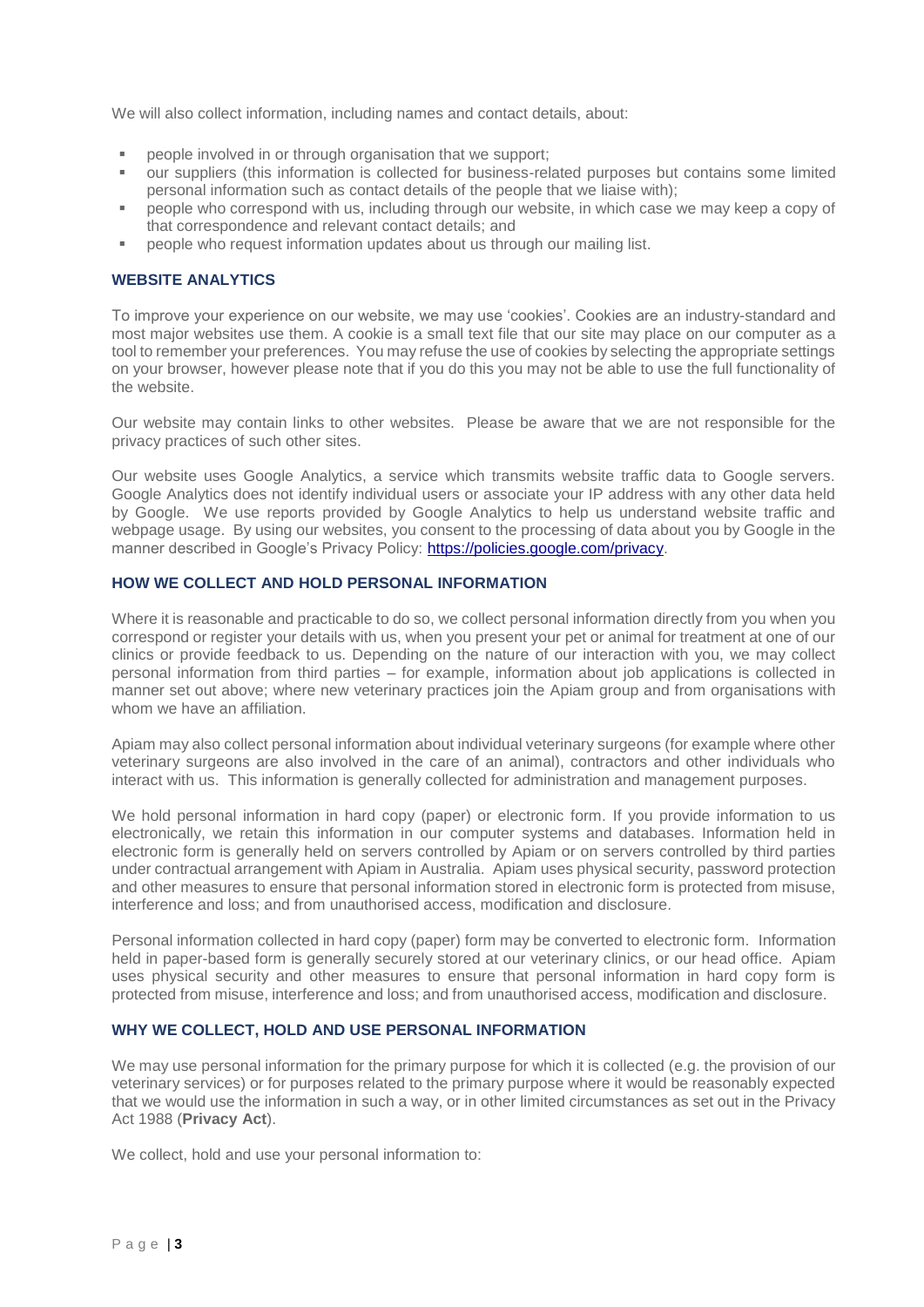- to provide safe and effective veterinary care to your pet or animal;
- to provide products and services to you and to send communications requested by you;
- to answer enquiries and provide information or advice about existing and new products or services;
- to communicate with you about upcoming appointments, health checks, vaccination schedules and other related veterinary care matters;
- to manage, monitor, plan and evaluate our services;
- for safety and quality assurance and improvement activities;
- for testing and maintenance of information technology systems;
- for product and service development, quality control and research to improve the way Apiam and its service provides provide products and services to us and you;
- to seek your feedback in relation to customer satisfaction and our relationship with you and perform research and statistical analysis using such feedback;
- to correspond with people who have contacted us, and deal with feedback;
- to recruit and assess potential employees;
- for marketing (including direct marketing), planning, product or service development, quality control and research purposes of Apiam and its related bodies corporate;
- to maintain and update our records:
- to comply with any law, rule, regulation, lawful and binding determination, decision or direction of a regulator, or in co-operation with any governmental authority of any country;
- to answer your questions, provide you with information or advice (including general pet health advice) or consider and respond to requests or complaints made by you.

#### **WHY WE DISCLOSE PERSONAL INFORMATION**

We may disclose personal information to third parties unless we are permitted to do so by law or we have obtained consent to do so. We may disclose personal information for the primary purpose for which it is collect or for purposes related to the primary purpose where it would be reasonably be expected that we would use the information in such a way.

Third parties we may disclose personal information to include:

- Veterinary care professionals (for example, veterinary pathologists) in the course of the provision of veterinary care to your pet or animal (where this is consistent with our veterinary surgeons' legal and professional obligations);
- Data analysts, IT service providers and our advisors including our professional advisors (including legal and financial advisors);
- Financial institutions involved with administering billing (including administration of insurance and other third-party payment arrangements) and debt recovery; and
- Government agencies.

We take steps to ensure that our service providers are obliged to protect the privacy and security of personal information and use it only for the purpose for which it is disclosed.

#### **OVERSEAS DISCLOSURE OF PERSONAL INFORMATION**

Unless we have your consent, or an exception under the Australian Privacy Principles applies, we will only disclose your personal information to overseas recipients where we have taken reasonable steps to ensure that the overseas recipient does not breach the Australian Privacy Principles in relation to your personal information.

We may use cloud computing services or data storage located overseas in which case information may be stored, under our control, on computer servers located outside of Australia.

#### **ACCESSING AND CORRECTING PERSONAL INFORMATION**

You can request access to your personal information held by us, or request that it be corrected, by contacting us at the address below.